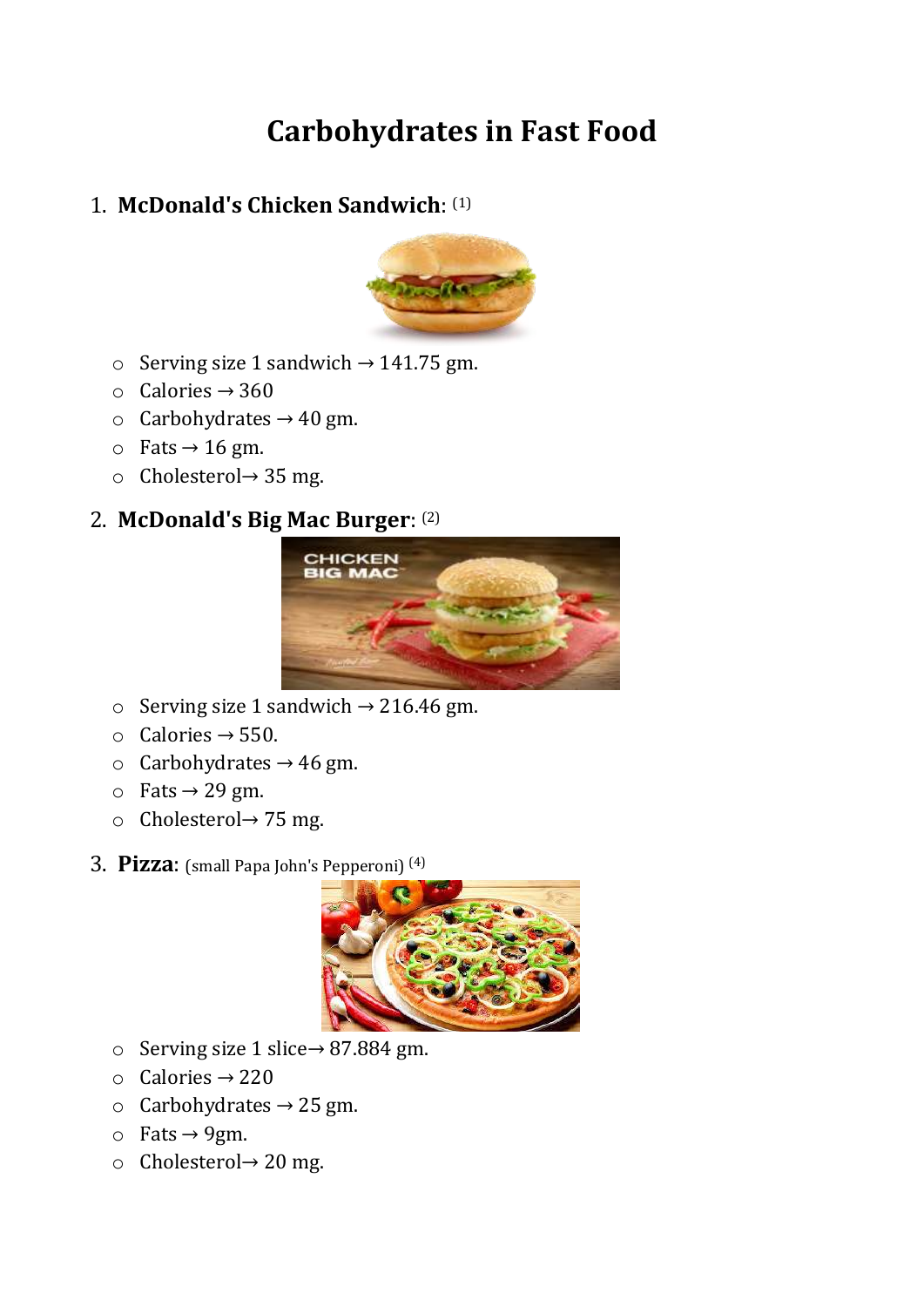## 4. **Fried chicken**:



# **In Breast:** (5)

- o Serving size 1 piece→163g.
- o Calories → 320.
- $\circ$  Carbohydrates  $\rightarrow$  13gm.
- $\circ$  Fats  $\rightarrow$  14gm.
- o Cholesterol→ 110 mg.

## **In Leg:** (6)

- o Serving size 1 piece→163g.
- o Calories → 320.
- $\circ$  Carbohydrates  $\rightarrow$  13gm.
- $\circ$  Fats  $\rightarrow$  14gm.
- o Cholesterol→ 110 mg.

# 5. **Zinger Sandwich**: (8)

**KFC'S ZINGER** 



- o Serving size 1 sandwich→ 160 gm.
- o Calories → 537.
- $\circ$  Carbohydrates  $\rightarrow$  48.7 gm.
- $\circ$  Fats  $\rightarrow$  25.3 gm.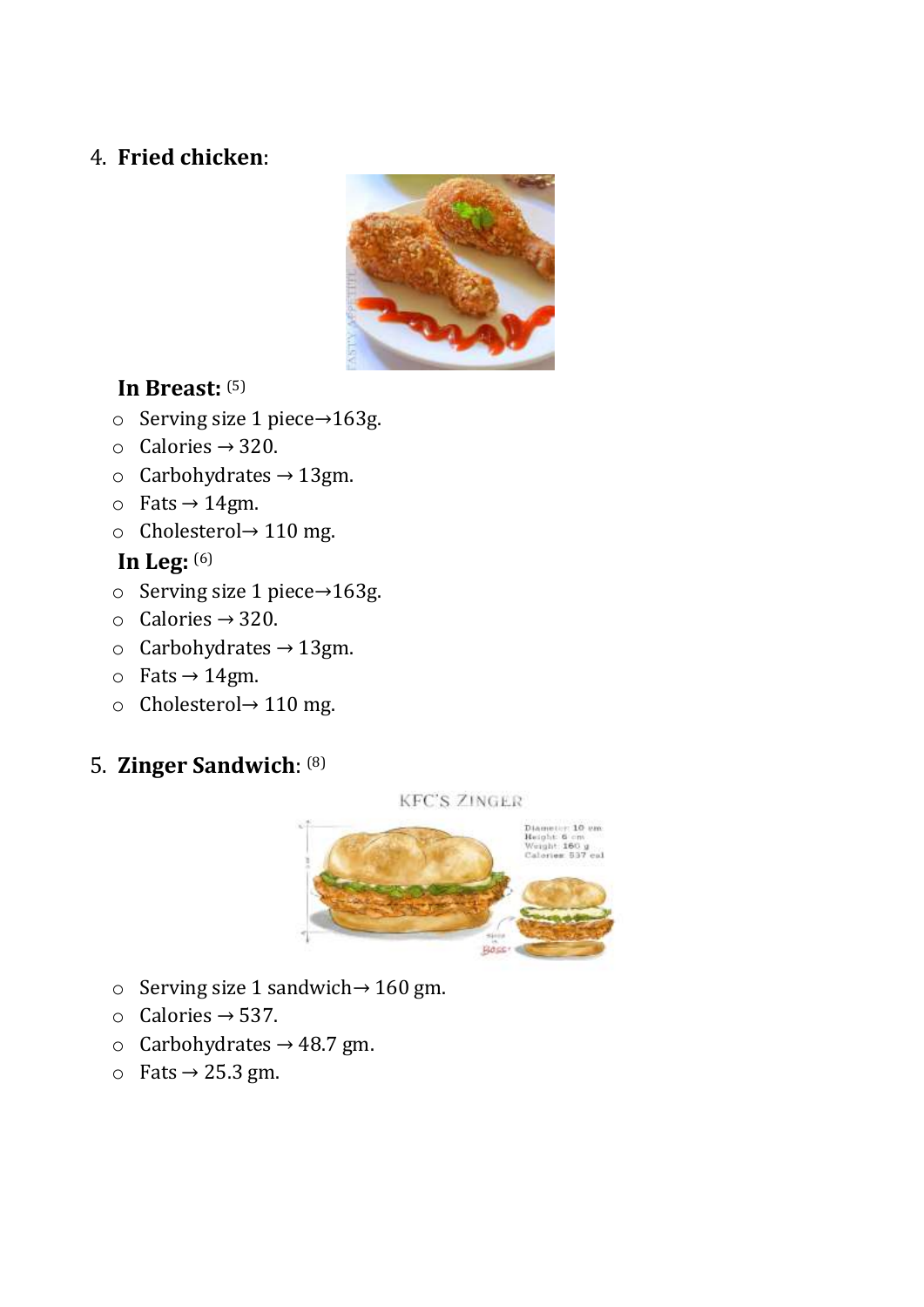## 6. **Chicken Shawerma Sandwich**: (3)



- o Serving size 1 sandwich→ 210g.
- $\circ$  Calories  $\rightarrow$  430.
- $\circ$  Carbohydrates  $\rightarrow$  45 gm.
- $\circ$  Fats →9.2 gm.
- o Cholesterol→85 mg.

#### 7. **Beef Shawerma Sandwich:** (7)



- o Serving size 1 sandwich→ 150g.
- o Calories → 605.7.
- $\circ$  Carbohydrates  $\rightarrow$  25 gm.
- o Fats →39.2 gm.
- o Cholesterol→82.5 mg.